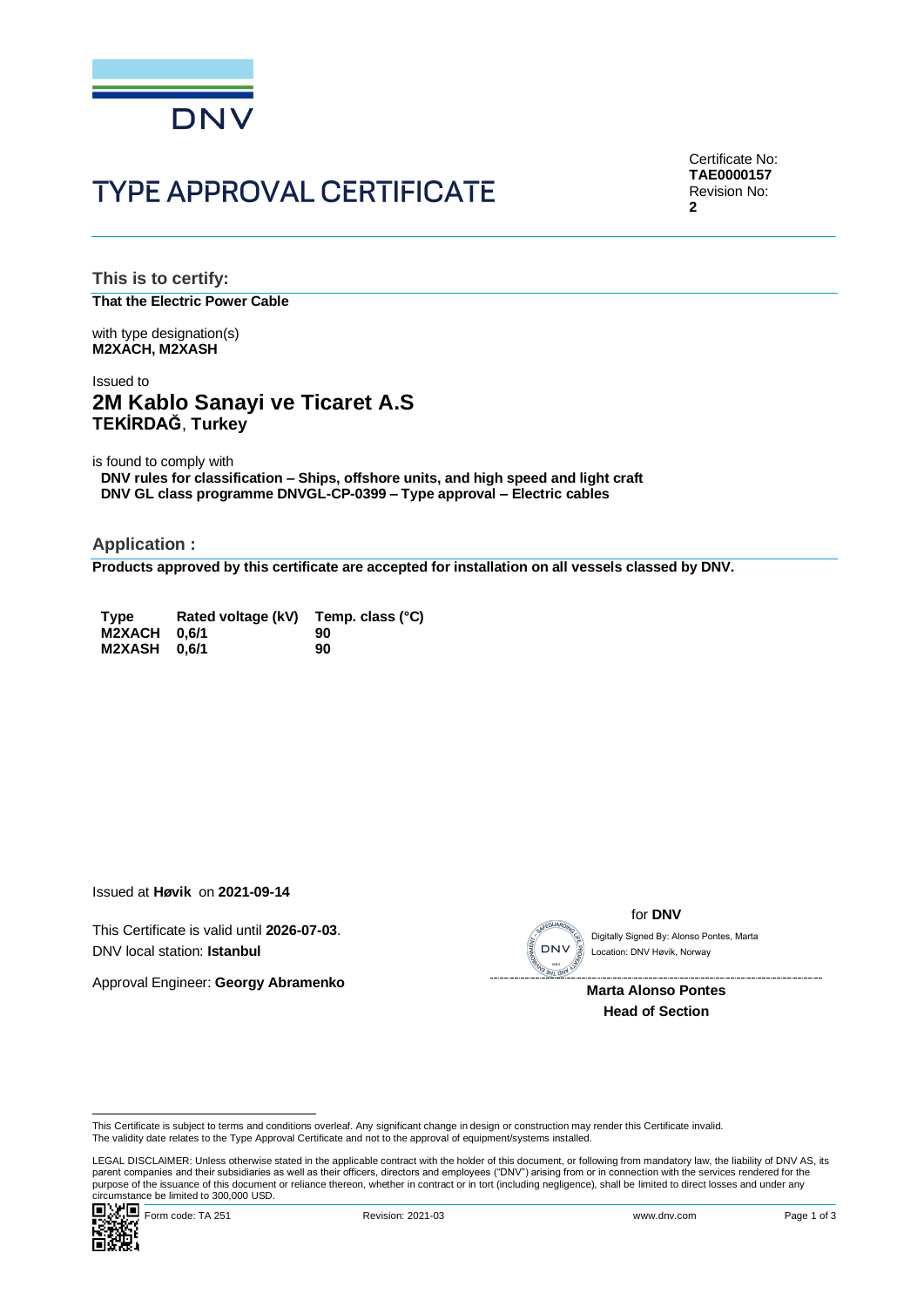

## **Product description**

M2XACH/ M2XASH 0,6/1 kV

| Construction:                                                |                                                                                                                                  |
|--------------------------------------------------------------|----------------------------------------------------------------------------------------------------------------------------------|
| Conductors:<br>Core insulation:                              | Plain annealed stranded copper class 2 or tinned copper class 5<br>XI PE                                                         |
| Inner sheath/<br>separator:                                  | Halogen free filler or polyester tape                                                                                            |
| Overall separator:<br>Overall shielding:<br>Screen / Armour: | Polyester tape<br>AL-PES Tape (with tinned copper draing wire)<br>Copper wire braiding and drain wire, or galvanized steel braid |
| Outer sheath:                                                | SHF <sub>1</sub>                                                                                                                 |

| No of Elements:              | Cross sectional area $\lceil mm^2 \rceil$                   |  |  |
|------------------------------|-------------------------------------------------------------|--|--|
|                              | 1,0 1,5 2,5 4 6 10 16 25 35 50 70 95 120 150 185 240<br>300 |  |  |
| 2, 3, 4                      | 1,0 1,5 2,5 4 6 10 16 25 35 50 70 95 120 150 185 240        |  |  |
| 5, 7, 12, 16, 19, 24, 27, 37 | $1.0$ $1.5$ $2.5$                                           |  |  |

### **Application/Limitation**

The requirements of SOLAS Amendments Chapter II-1, Part D, Reg. 45, 5.2 (provision to be taken to limit Fire Propagation along Bunches of Cables or Wires) are fulfilled without any additional measures.

## **Type Approval documentation**<br>Data sheet: 2M Kablo datasheet re

Data sheet: 2M Kablo datasheet ref. no. 0252-1-15, date 24.08.2015<br>Test reports: 2M Kablo test reports, ref. techdocs 24-32, received 03.0 Test reports: 2M Kablo test reports, ref. techdocs 24-32, received 03.06.2016, techdoc 19, received 04.09.2019 Statement of design description change dated 24.05.2021

#### **Tests carried out**

| <b>Standard</b> | <b>Issued</b> | <b>General description</b>                                                                                                                                                                                                            | Limitation                                               |
|-----------------|---------------|---------------------------------------------------------------------------------------------------------------------------------------------------------------------------------------------------------------------------------------|----------------------------------------------------------|
| IEC 60092-350   | 2014-08       | General construction and test methods of power,<br>control and instrumentation cables for shipboard<br>and offshore applications                                                                                                      |                                                          |
| IEC 60092-360   | 2014-04       | Electrical installations in ships - Part 360:<br>Insulating and sheathing materials for shipboard<br>and offshore units, power, control, instrumentation<br>and telecommunication cables.                                             |                                                          |
| IEC 60092-353   | 2016-09       | Electrical installations in ships - Part 353: Power<br>cables for rated voltages 1 kV and 3 kV                                                                                                                                        |                                                          |
| IEC 60332-3-22  | 2018-07       | Tests on electric and optical fibre cables under<br>fire conditions - Part 3-22: Test for vertical flame<br>spread of vertically-mounted bunched wires or<br>cables - Category A                                                      | <b>Bunch test</b><br>Category A                          |
| IEC 60332-1-2   | 2006-07       | Tests on electric cables under fire conditions.<br>Test for vertical flame propagation for a single<br>insulated wire or cable.                                                                                                       |                                                          |
| IEC 60754-1     | 2011-11       | Test on gases evolved during combustion of<br>materials from cables - Determination of the<br>amount of halogen acid gas                                                                                                              | Low Halogen:<br><0,5% Halogen                            |
| IEC 60754-2     | 2011-11       | Test on gases evolved during combustion of<br>materials from cables - Determination of the<br>degree of acidity of gases evolved during the<br>combustion of materials taken from electric cables<br>by measuring pH and conductivity | Halogen free:<br>pH > 4,3<br>Conductivity $<$ 10 $\mu$ S |